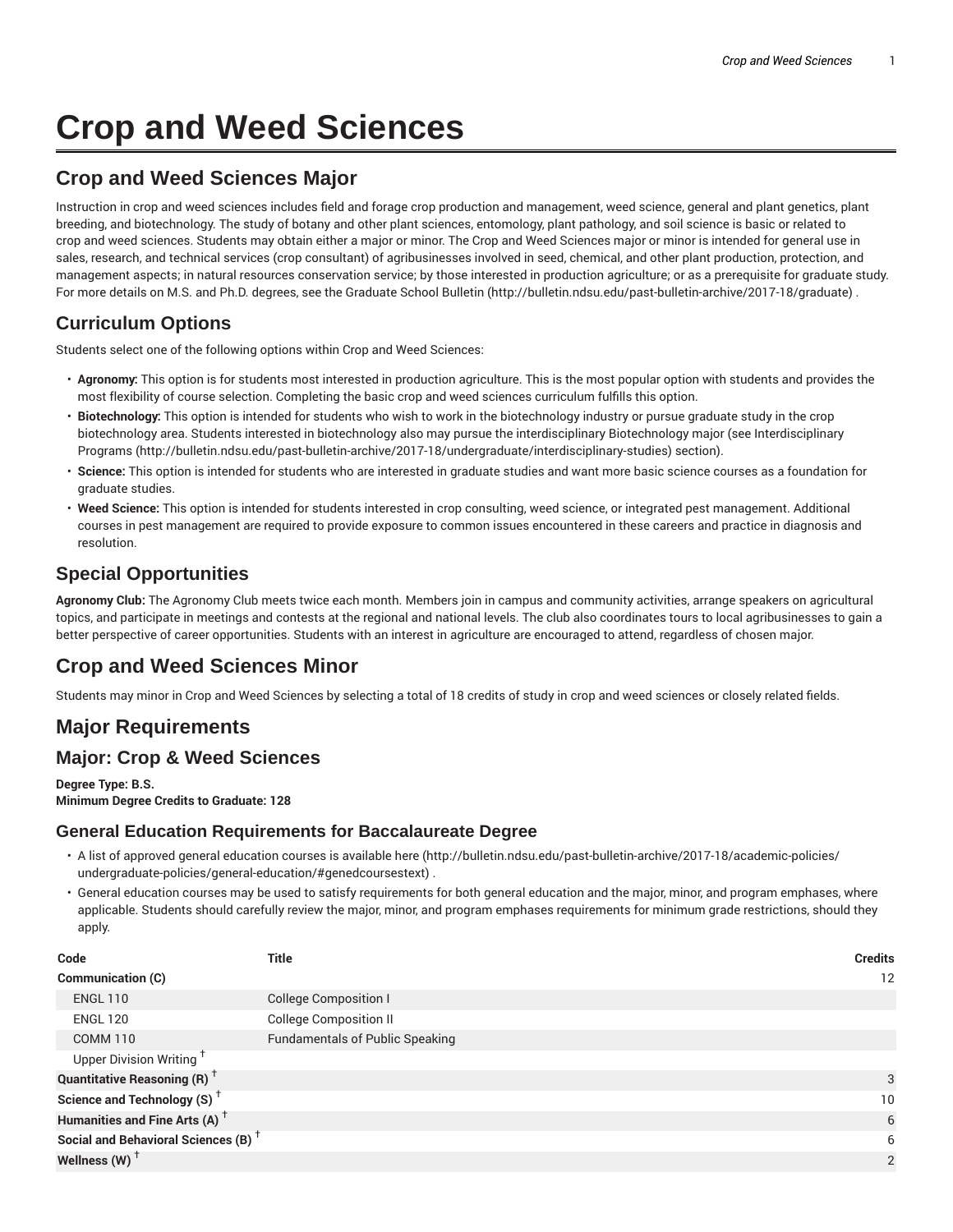| Cultural Diversity (D) <sup>*†</sup>  |    |
|---------------------------------------|----|
| Global Perspectives (G) <sup>*+</sup> |    |
| <b>Total Credits</b>                  | 39 |

- \* May be satisfied by completing courses in another General Education category.
- † May be satisfied with courses required in the major. Review major requirements to determine if a specific upper division writing course is required.

#### **Major Requirements**

| Code                                                       | <b>Title</b>                                                                                                                                | <b>Credits</b> |  |  |
|------------------------------------------------------------|---------------------------------------------------------------------------------------------------------------------------------------------|----------------|--|--|
| <b>Required Courses for Crop &amp; Weed Sciences</b>       |                                                                                                                                             |                |  |  |
| <b>AGRI 150</b>                                            | Agriculture Orientation (Not required for students transferring in 24 or more credits.)                                                     | $\mathbf{1}$   |  |  |
| <b>AGRI 189</b>                                            | Skills for Academic Success <sup>1</sup>                                                                                                    | 1.             |  |  |
| <b>BIOL 150</b><br>& 150L                                  | <b>General Biology I</b><br>and General Biology I Laboratory                                                                                | $\overline{4}$ |  |  |
| Select one of the following:                               |                                                                                                                                             | 4              |  |  |
| <b>BIOL 151</b><br>& 151L                                  | <b>General Biology II</b><br>and General Biology II Laboratory                                                                              |                |  |  |
| <b>BOT 372</b>                                             | Structure and Diversity of Plants and Fungi                                                                                                 |                |  |  |
| <b>CHEM 121</b><br>& 121L                                  | <b>General Chemistry I</b><br>and General Chemistry I Laboratory (May satisfy general education category S)                                 | 4              |  |  |
| <b>CHEM 122</b><br>& 122L                                  | <b>General Chemistry II</b><br>and General Chemistry II Laboratory (May satisfy general education category S)                               | 4              |  |  |
| <b>ECON 201</b>                                            | Principles of Microeconomics (May satisfy general education category B and G)                                                               | 3              |  |  |
| <b>ENT 350</b>                                             | <b>General Entomology</b>                                                                                                                   | 3              |  |  |
| <b>PLSC 110</b>                                            | World Food Crops (May satisfy general education category S)                                                                                 | 3              |  |  |
| <b>PLSC 215</b>                                            | Weed Identification                                                                                                                         | $\mathbf{1}$   |  |  |
| <b>PLSC 225</b>                                            | Principles of Crop Production                                                                                                               | 3              |  |  |
| <b>PLSC 312</b>                                            | Expanding the Boundaries of Learning with Service                                                                                           | $\mathbf{1}$   |  |  |
| <b>PLSC 315</b><br>& 315L                                  | Genetics<br>and Genetics Laboratory (May satisfy general education category S)                                                              | 4              |  |  |
| <b>PLSC 320</b>                                            | Principles of Forage Production                                                                                                             | 3              |  |  |
| <b>PLSC 323</b>                                            | Principles of Weed Science                                                                                                                  | 3              |  |  |
| <b>PLSC 444</b>                                            | Applied Plant Breeding and Research Methods                                                                                                 | 3              |  |  |
| <b>PLSC 455</b>                                            | Cropping Systems: An Integrated Approach                                                                                                    | 3              |  |  |
| <b>PLSC 491</b>                                            | Seminar                                                                                                                                     | 1              |  |  |
| <b>PPTH 324</b>                                            | Introductory Plant Pathology                                                                                                                | 3              |  |  |
| <b>SOIL 210</b>                                            | Introduction to Soil Science                                                                                                                | 3              |  |  |
| <b>STAT 330</b>                                            | Introductory Statistics (May satisfy general education category R)                                                                          | 3              |  |  |
| Options: Select one of four options listed below.<br>19-30 |                                                                                                                                             |                |  |  |
| Office of Registration and Records.                        | The standard option for this major is Agronomy. Students who wish to declare a specific option must officially declare that option with the |                |  |  |

Total Credits 77

1

AGRI189 is only required for first-time, first-year students--A first-time, first-year student is defined as a student who has not yet completed a college course as a college student. Students that are not first-time, first-year students that either transfer into the university or change their major are not required to take AGRI 189.

#### **Agronomy Option - 19-20 Credits**

For students interested in production agriculture; this option provides the most flexibility in course selection.

| Code            | Title                             | Credits |
|-----------------|-----------------------------------|---------|
| <b>MICR 202</b> | Introductory Microbiology         |         |
| & 202L          | and Introductory Microbiology Lab |         |
| <b>BOT 380</b>  | <b>Plant Physiology</b>           | 3       |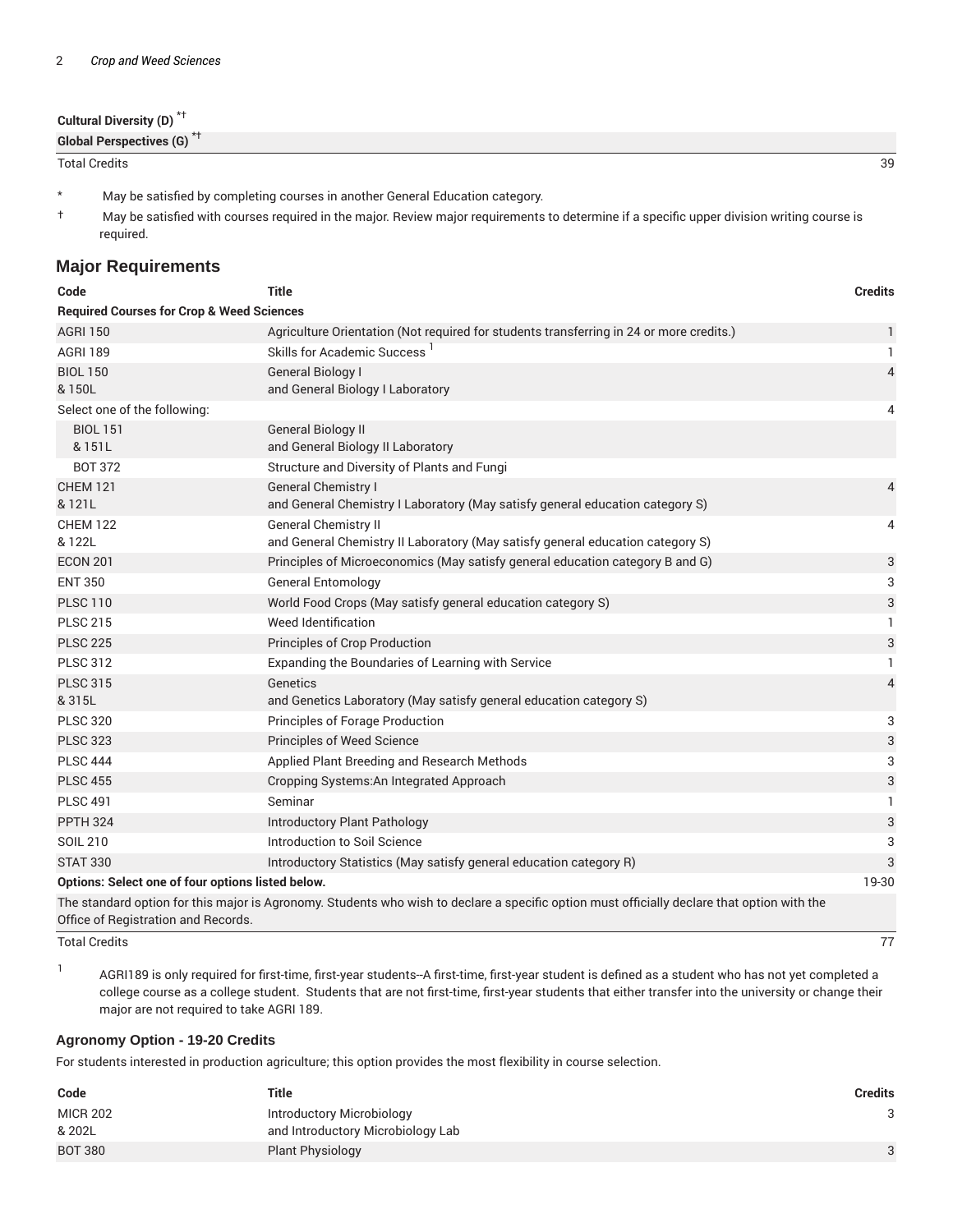| <b>CHEM 240</b>      | Survey of Organic Chemistry       | $3 - 4$ |
|----------------------|-----------------------------------|---------|
| or BIOC 260          | <b>Elements of Biochemistry</b>   |         |
| or BOT 460           | <b>Plant Ecology</b>              |         |
| <b>MATH 103</b>      | College Algebra (or higher)       | 3       |
| PLSC 300-400         | (no more than 2 credits of co-op) | 4       |
| <b>SOIL 322</b>      | Soil Fertility and Fertilizers    | 3       |
| <b>Total Credits</b> |                                   | 19-20   |

#### **Biotechnology Option - 19-21 Credits**

For students who wish to work in the biotechnology industry or pursue graduate study in crop biotechnology.

| Code                      | <b>Title</b>                                                | <b>Credits</b> |
|---------------------------|-------------------------------------------------------------|----------------|
| <b>BIOC 460</b>           | Foundations of Biochemistry and Molecular Biology I         | 3              |
| <b>BOT 380</b>            | <b>Plant Physiology</b>                                     | 3              |
| <b>MATH 105</b>           | Trigonometry                                                | $3 - 4$        |
| or MATH 146               | <b>Applied Calculus I</b>                                   |                |
| <b>MICR 350</b><br>& 350L | <b>General Microbiology</b><br>and General Microbiology Lab | 5              |
| <b>PLSC 453</b>           | Advanced Weed Science                                       | $2 - 3$        |
| or PLSC 431               | Intermediate Genetics                                       |                |
| <b>PLSC 484</b>           | Plant Tissue Culture and Biotechnology                      | 3              |
| <b>Total Credits</b>      |                                                             | 19-21          |

### **Science Option - 30 Credits**

For students interested in advanced study and want more foundation studies.

| Code                              | <b>Title</b>                                  | <b>Credits</b> |
|-----------------------------------|-----------------------------------------------|----------------|
| <b>MICR 202</b>                   | Introductory Microbiology                     | 3              |
| & 202L                            | and Introductory Microbiology Lab             |                |
| <b>BOT 380</b>                    | <b>Plant Physiology</b>                       | 3              |
| <b>CHEM 341</b>                   | Organic Chemistry I                           | 4              |
| & 341L                            | and Organic Chemistry I Laboratory            |                |
| <b>MATH 146</b>                   | <b>Applied Calculus I</b>                     | $\overline{4}$ |
| PLSC 300-400                      | (No more than 2 credits of co-op may be used) | $\overline{4}$ |
| <b>Science and Math Electives</b> |                                               | 12             |
| <b>Total Credits</b>              |                                               | 30             |

#### **Weed Science Option - 27-28 Credits**

For students interested in crop consulting, weed science, and plant protection areas.

| Code                      | <b>Title</b>                                                          | <b>Credits</b> |
|---------------------------|-----------------------------------------------------------------------|----------------|
| <b>AGEC 375</b>           | <b>Applied Agricultural Law</b>                                       | 3              |
| or AGEC 484               | <b>Agricultural Policy</b>                                            |                |
| or BUSN 431               | Business Law I-Contracts, Property and Torts                          |                |
| or SAFE 452               | <b>Food Laws and Regulations</b>                                      |                |
| <b>MICR 202</b><br>& 202L | <b>Introductory Microbiology</b><br>and Introductory Microbiology Lab | 3              |
| <b>BOT 380</b>            | <b>Plant Physiology</b>                                               | 3              |
| <b>CHEM 240</b>           | Survey of Organic Chemistry                                           | $3 - 4$        |
| or BIOC 260               | <b>Elements of Biochemistry</b>                                       |                |
| <b>MATH 103</b>           | College Algebra (or higher level)                                     | 3              |
| <b>PLSC 433</b>           | Weed Biology and Ecology                                              | $\overline{2}$ |
| <b>PLSC 453</b>           | <b>Advanced Weed Science</b>                                          | 2              |
| PLSC 300-400              |                                                                       | 2              |
| <b>PPTH 454</b>           | Diseases Of Field and Forage Crops                                    | 3              |